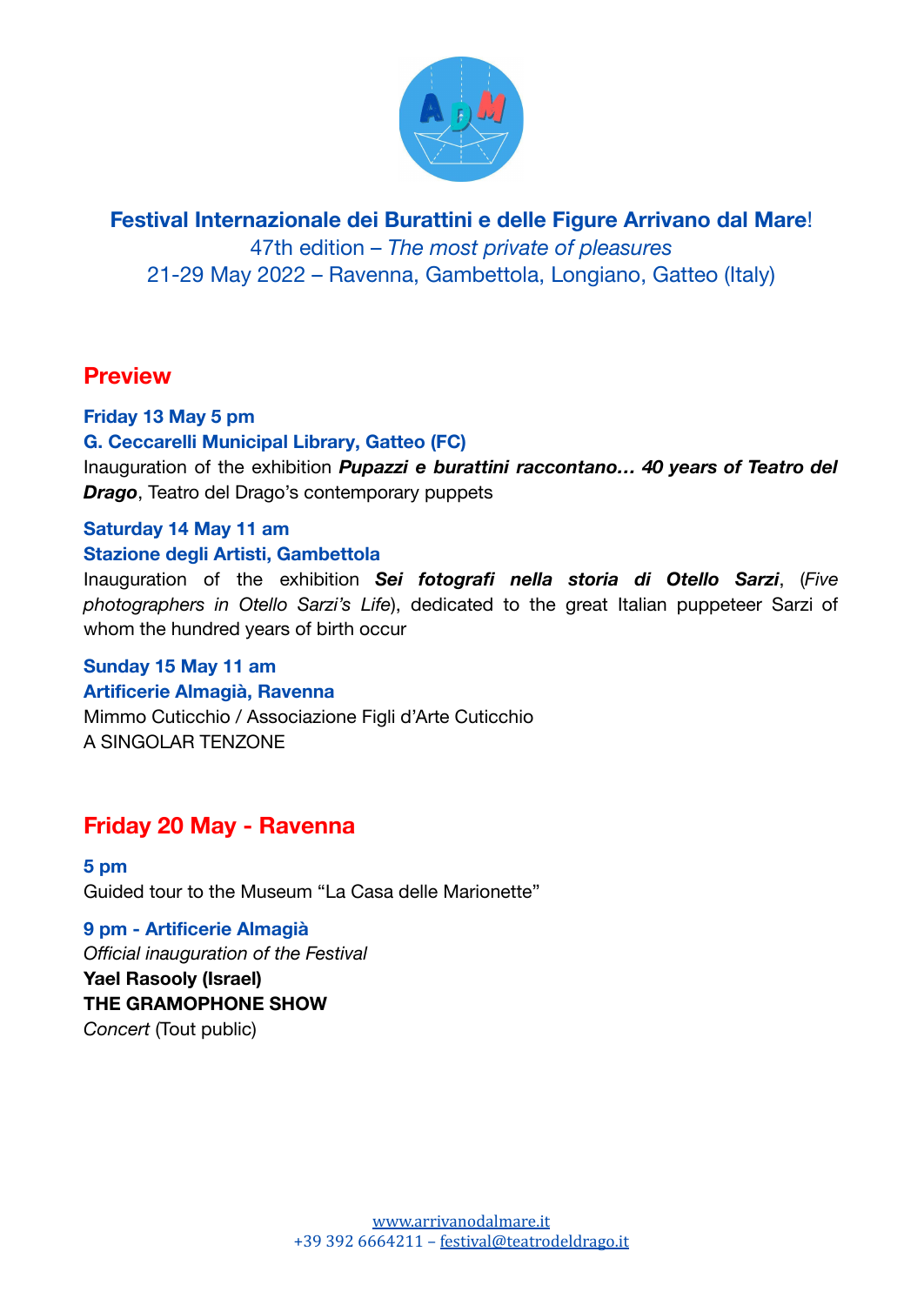

# **Saturday 21 May - Ravenna**

**11:00 am - Manica Lunga and Cloister of Classense's Library** Inauguration of the exhibitions: *Le Finissime Teste di Legno*, dedicated to the Italian puppeteer Stefano Zaccagnini *Impensamentadas*, women's sould by Donatella Pau (Is Mascareddas) *10X15 Il teatro di figura viaggia in cartolina* a postcard collection and exhibition by Albert Bagno

#### **4 pm – MAR Loggetta Lombardesca**

**I Burattini Aldrighi MENEGHINO e BRIGHELLA CONSIGLIERI D'AMORE** *Meneghino and Brighella Love Councellors - Glove puppets* (Tout public)

**5:30 pm - Teatro Rasi, Mandiaye N'Diaye Room** Presentation of the book *Avere una musa di fuoco* by Piero Somaglino, Seb27 Editions

**6:30 pm – Teatro Rasi Fontemaggiore / Marco Lucci IN BOCCA AL LUPO!** *In the mouth of the wolf - Contemporary puppetry* (Tout public)

#### **8:30 pm – Artificerie Almagià**

**Sofie Krog Teater (Denmark) THE HOUSE** *Contemporary glove puppets theatre* (Adults) \*in English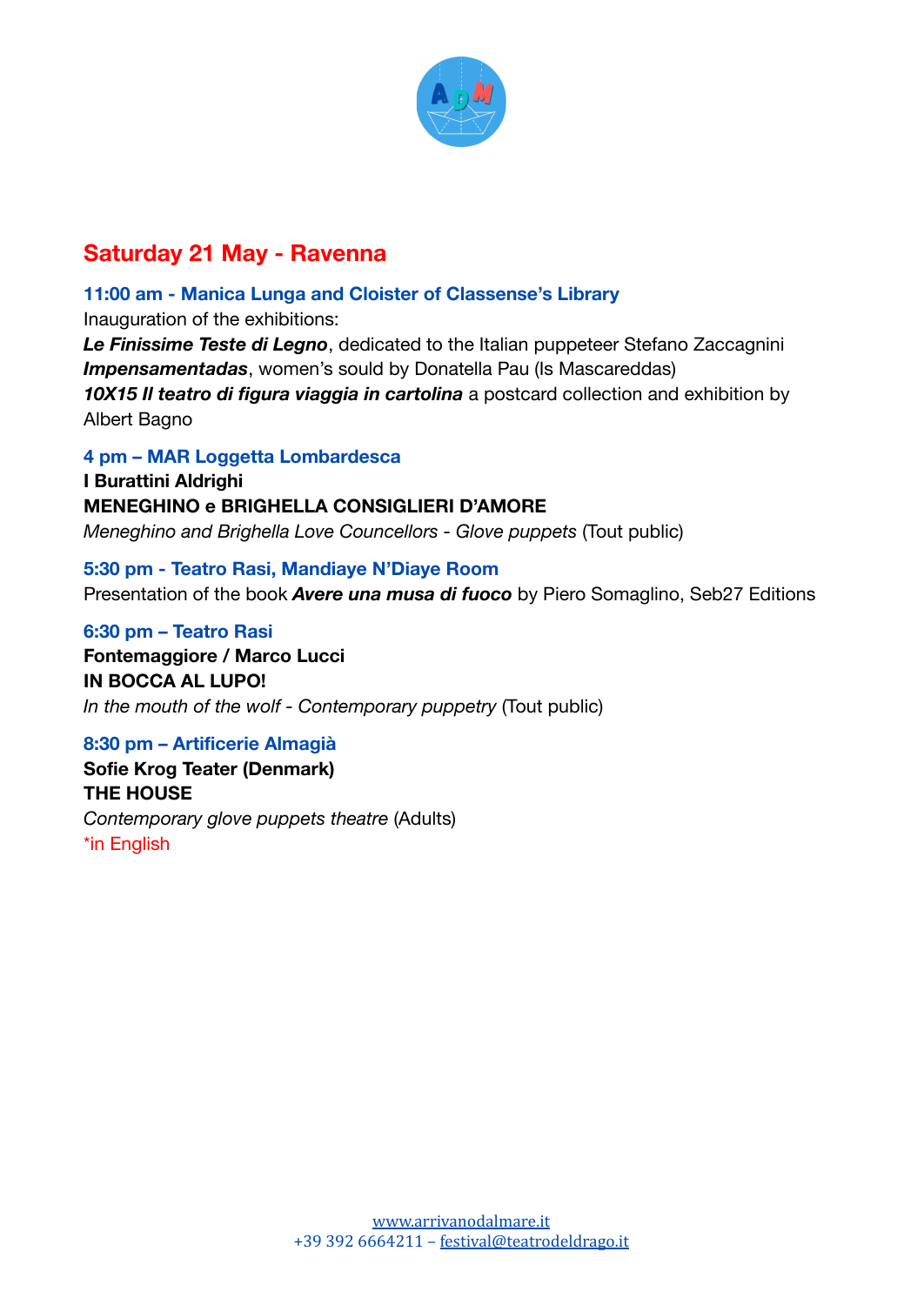

## **Sunday 22 May - Ravenna**

**10 am – Teatro Rasi Giacomo Occhi / Beatrice Baruffini / Teatro Gioco Vita SCOPPIATI** *Burst - Objects' theatre* (Tout public) \*without words

**11 am- Teatro Rasi Teatro del Buratto/ Emanuela Dall'Aglio RUMORI NASCOSTI** *Hidden Noises Contemporary puppet theatre* (5+)

#### **3 and 5 pm - Artificerie Almagià**

**Teatro Telaio TEATRINO DIGITALE** *Digital Theatre - Fingers Theatre* (3+) Also on monday 23 at 11 am

**3 and 4 pm – MAR Cloister Sofie Krog Teater QUACKSALVER** *Street puppetry* (Tout public)

#### **5 pm - MAR Loggetta Lombardesca**

**Compagnia Roggero NATALì E LA CONCHIGLIA MISTERIOSA** *Natalì and the mysterious shell - Bun-raku* (4+)

**6:30 pm - Artificerie Almagià Compagnia Paolo Sette CHE FINE HA FATTO LINA** *What happened to Lina? - Glove puppets* (5+)

#### **ore 21: 00 – Teatro Rasi**

**Yael Rasooly (Israel) HOW LOVELY** *Then, presentation of* **THE SILENCE MAKES PERFECT** *Contemporary puppetry* (Adults)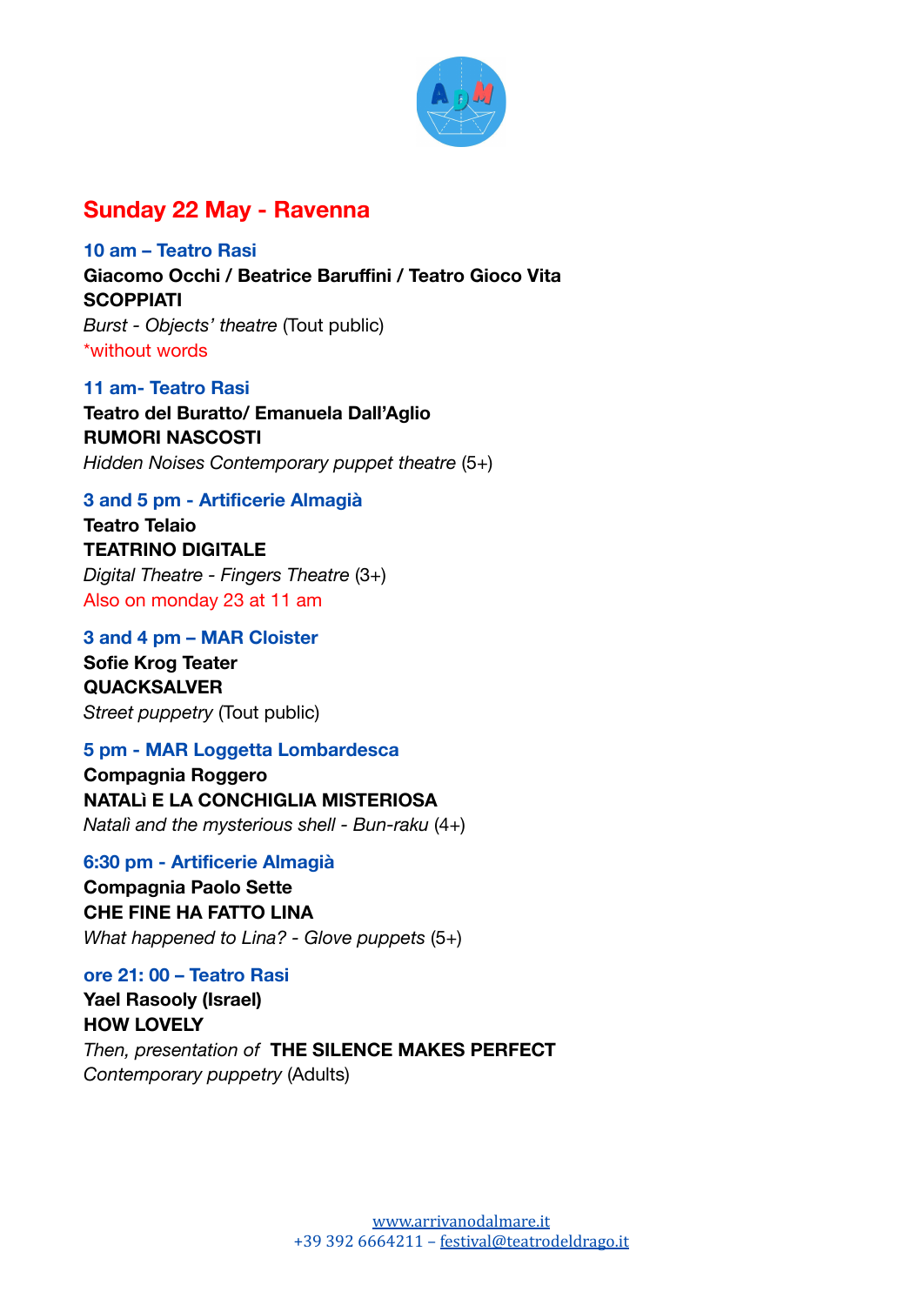

# **Monday 23 May - Ravenna**

**9:30 am - Sala Dantesca (Classense Library) In viaggio. Storie e visioni delle famiglie d'arte di spettacolo** *(On travel. Stories and visions of Theatre Art's Families in Italy)* National Symposium, first day *In collaboration with La Sapienza University of Rome Also online on Zoom*

*then*

**Manica Lunga e Cloister of the Classense Library** Guided tour to the Festival's exhibitions

**4 pm - MAR Cloister and Loggetta Lombardesca**

**CTA Centro Teatro Animazione KAMISHI-BIKE** *Kamishibai* (Tout public)

#### **5 pm – MAR Loggetta Lombardesca**

**Divisoperzero LE MANI DI EFESTO** *Efesto's hands Glove puppets* (Tout public)

#### **6:00 pm - Artificerie Almagià**

**TrasFORMAzione ANIMATA UN MARE DI DESIDERI** *Too many wishes - Paper theatre* (3+)

#### **7:30 pm – Teatro Rasi**

**Marionette Grilli LA CENERENTOLA (da Rossini)** *Cinderella (from Rossini's opera) - String puppets* (5+)

**9:00 pm** - **Teatro Rasi**

**Politheater/Nevill Tranter BUBIKOPF. TRAGEDIA COMICA PER PUPAZZI** *Bubikopf. A puppets comical tragedy - Contemporary puppetry* (Adults)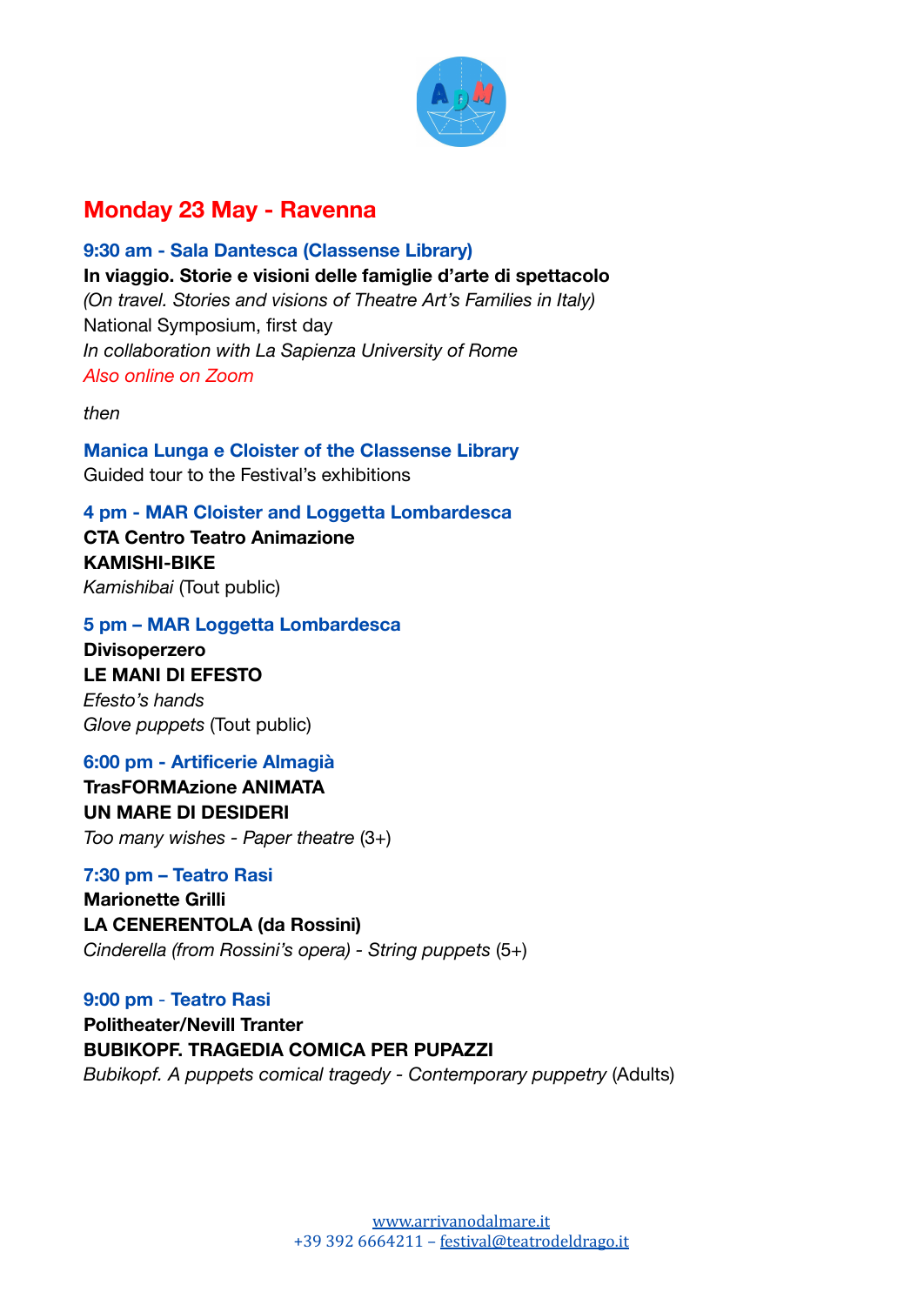

# **Tuesday 24 May - Ravenna**

**9:30 am - Classense Library's Sala Dantesca / Zoom In viaggio. Storie e visioni delle famiglie d'arte di spettacolo** *(On travel. Stories and visions of Theatre Art's Families in Italy)* National Symposium, second day *In collaboration with La Sapienza University of Rome Also online on Zoom*

**4 pm - Teatro Rasi Drammatico Vegetale ALBERO** *Tree - Contemporary puppetry* (2+)

### **5 pm – MAR Loggetta Lombardesca**

**Irene Vecchia LA LUNA E PULCINELLA** *Pulcinella and the Moon - Guarattelle* (Tout public)

#### **6:30 pm – Teatro Rasi**

**Zaches Teatro CENERENTOLA** *Cinderella - Contemporary puppetry* (5+) \*without words

#### **8:30 pm – Artificerie Almagià**

**Teatro Laboratorio Brescia IO E EINSTEIN** *Me and Einstein - Contemporary puppetry* (Tout public)

**9:30 pm - Artificerie Almagià Is Mascareddas DIALOGO CON LA MORTE** *A dialogue with the Death - Glove puppets* (Adults)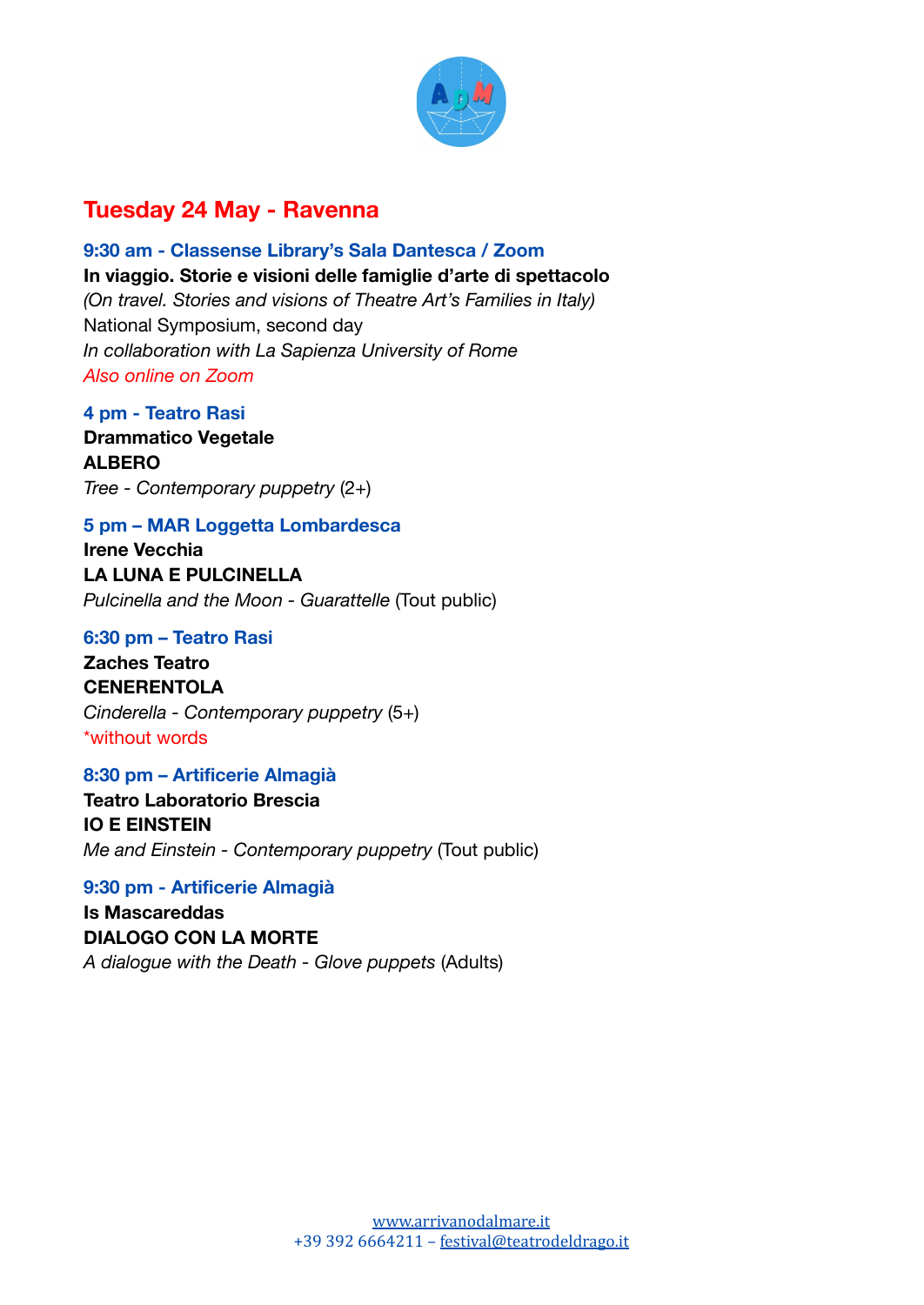

# **Wednesday 25 May - Ravenna**

**4 pm and 6 pm - Artificerie Almagià Unia Teatr Niemożliwy/David Zuazola (Poland/Chile) ROBOT** *Table string puppets* (Tout public) \*without words

**5 pm – Artificerie Almagià**

**Antamapantahou Marionette Theatre (Grecia) THE STRINGS of MUSIC** *Table string puppets* (Tout public) \*without words

#### **8:30 pm – Teatro Rasi**

**La Valigia di Cartone PAGINA DI VENTO** *Wind Page - Paper theatre* (Tout public)

#### **9:30 pm - Teatro Rasi**

**Coppelia Theatre BORN GHOST** *Contemporary and multimedial puppetry* (Adults) \*without words

## **Thursday 26 May - Ravenna**

**10 am and 4 pm - Artificerie Almagià Mikropodium (Hungary) STOP** *Conteporary puppetry* (Tout public) \*without words

**11 am – from the Museum La Casa delle Marionette** Guided tour to the **Museum** and the city of **Ravenna**

**5 pm – Loggetta Lombardesca Cuntaterra/Pupi Italici DOVE NACQUE ITALIA** *Where Italy was born - Pupi* (Tout public)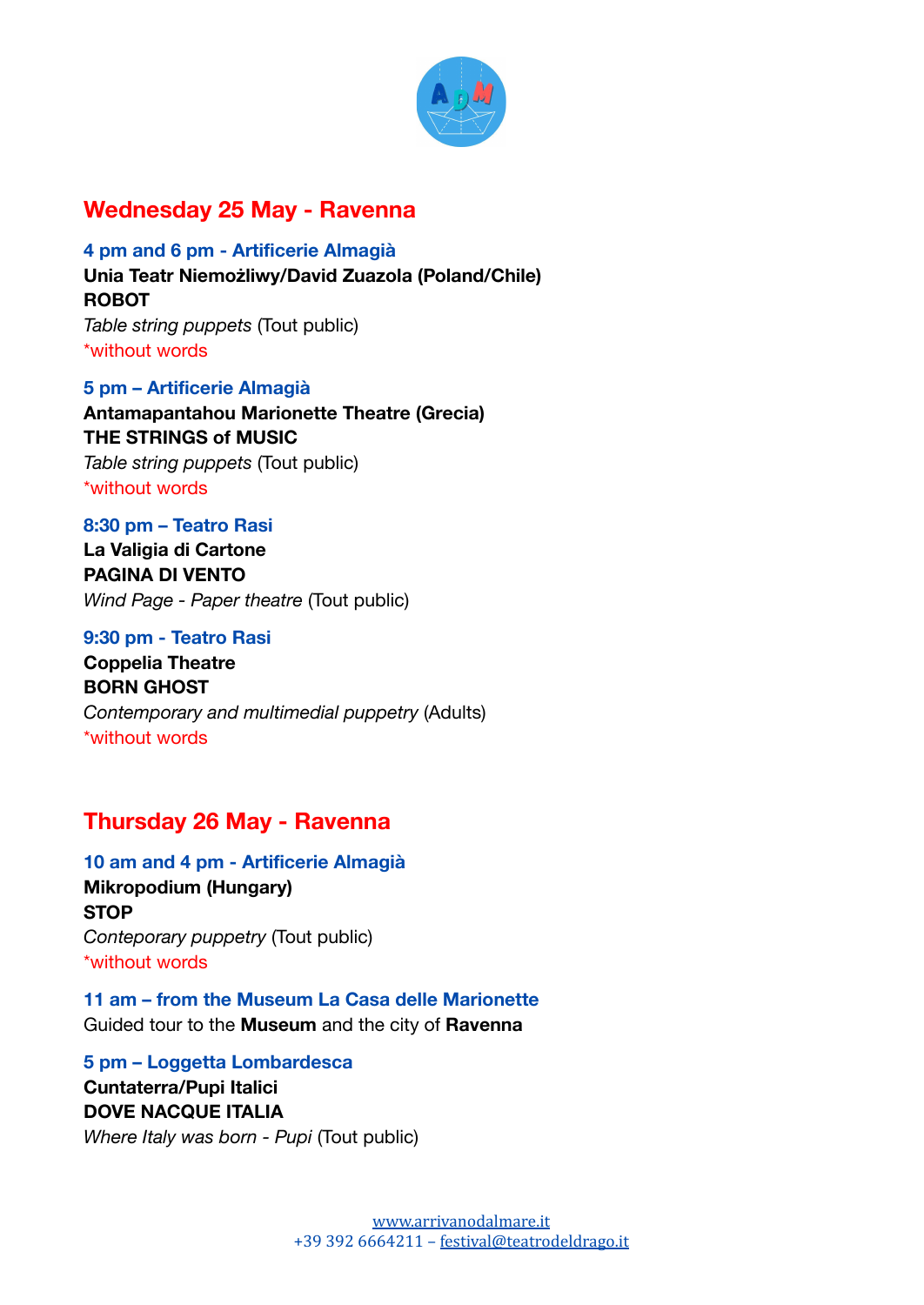

**6:30 pm – Artificerie Almagià Valentina Lisi RELAZIONI NECESSARIE** *Necessary relationships - Paper theatre* (10+)

**9:00 pm - Artificerie Almagià**

**I Burattini di Riccardo IL MEDICO PER FORZA ovvero L'inganno protagonista** *From Molière - Glove puppets* (Tout public)

# **Friday 27 May - Gambettola, Gatteo, Longiano**

**10:30 am - Longiano Mikropodium (Hungary) STOP** *Conteporary puppetry* (Tout public) \*without words, for schools

**10:30 am - Teatro Comunale di Gambettola Granteatrino Casa di Pulcinella IL GATTO CON GLI STIVALI** *The Lords of Salem - Contemporary puppetry* (Tout public) For schools

### **3 pm - Teatro Comunale di Gambettola**

### **ANIMATERIA PROJECT WORKS**

Project works by the students of the professional training course for expert operators in the techniques and languages of puppet theatre **Animateria** - promoted by Teatro Gioco Vita, Teatro del Drago and Fondazione Simonini and funded by the Emilia-Romagna Region.

**La soffitta di Chopin** (*Chopin's attic)* by Gabriele Genova and Arianna Talamona Shadow Theatre (Tout public)

**Corpo Celeste** (*Celestial Body*) by Benedetta Pigoni Shadow Theatre (Tout public)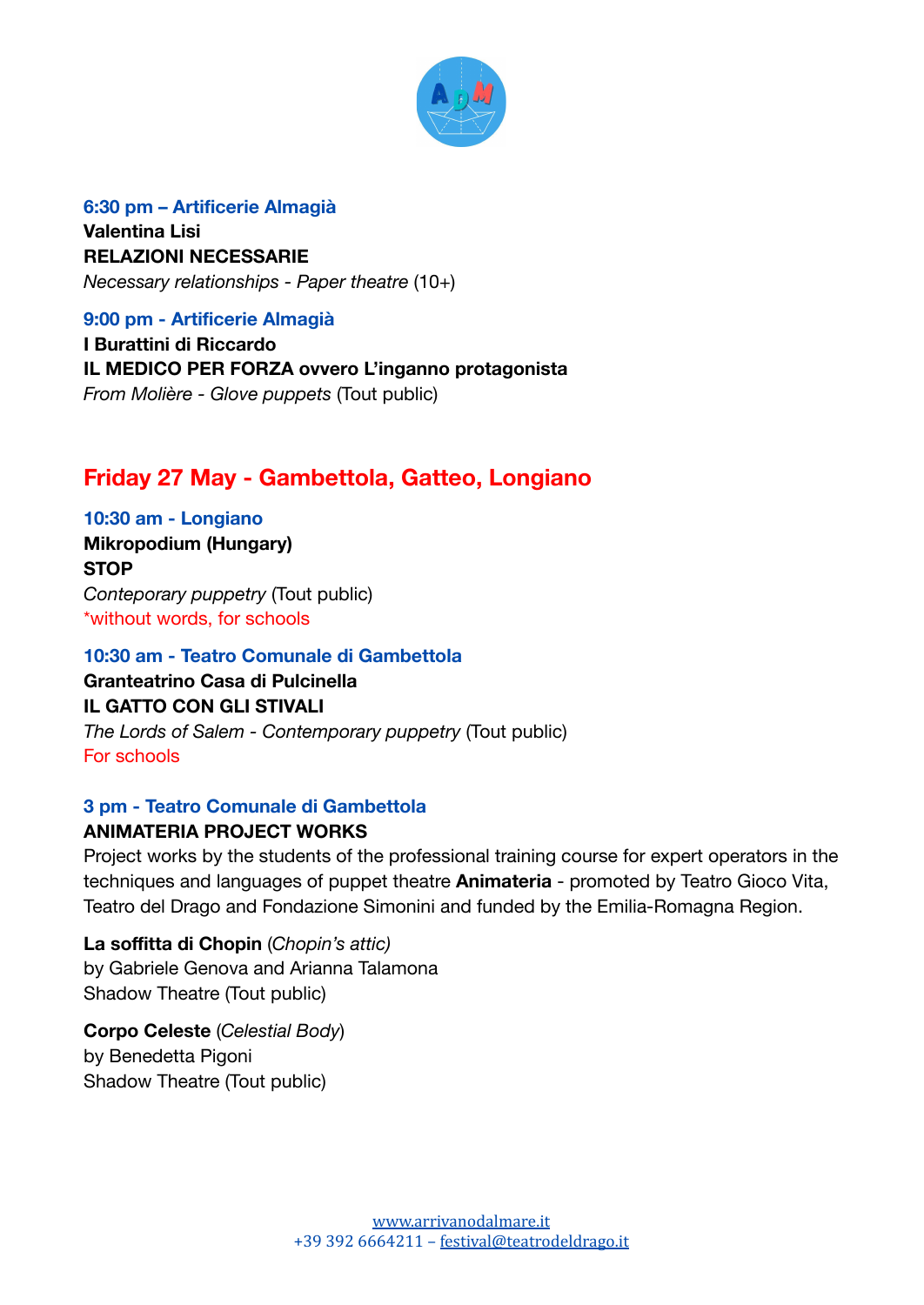

**5:00 pm - Rio Parco Budrio, Longiano La Bottega delle Favole FAGIOLINO, SANDRONE e LA SFIDA DI MEZZANOTTE** *Fagiolino, Sandrone and the Midnight Challenge - Glove puppets theatre* (Tout public)

**5:30 pm - Ex Macello, Gambettola** Meetings **Three years of Animateria**

**8:30 pm - Teatro Comunale di Gambettola Teatro Invito / Compagnia Walter Broggini LEAR e IL SUO MATTO** *Lear and his Fool - Contemporary puppetry* (Adults)

**10:30 pm - Ex Macello, Gambettola Fossick Project THE GREAT GIANT LEAP** *Music and shadow theatre* (Tout public) \*concert in English

# **Saturday 28 May - Gambettola, Gatteo, Longiano**

**9:30 am - Straccivendolo Sqaure, Gambettola Mikropodium (Hungary) STOP**

**10:30 am - Sala Fellini, Gambettola** National **symposium** dedicated to Otello Sarz

*following*

**Stazione degli Artisti, Gambettola** Guided tour to the exhibition *Cinque fotografi nella vita di Otello Sarzi*, dedicated to the great Italian puppeteer Otello Sarzi

**4 pm - G. Ceccarelli Municipal Library, Gatteo** Guided tour of the exhibition **Pupazzi e burattini raccontano… 40 years of Teatro del Drago**, Teatro del Drago's contemporary puppets

**4:30 pm - Gatteo Antamapantahou Marionette Theatre (Grecia) THE STRINGS of MUSIC**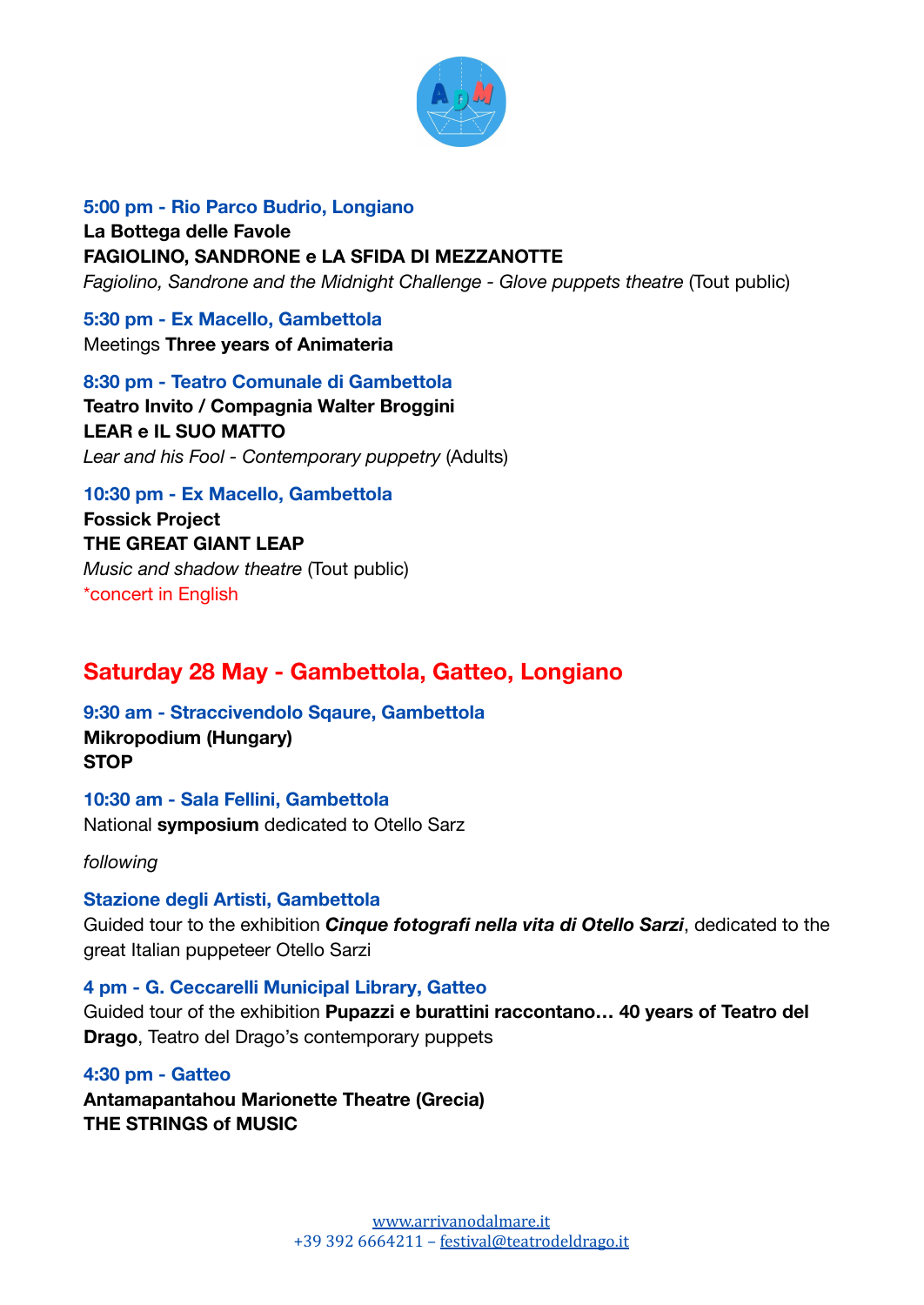

**5:30 pm - Pertini Square, Gambettola Compagnia Vladimiro Strinati IL CASTELLO DEGLI SPAVENTI** *The Scary Castle - Glove puppets* (Tout public)

#### **8:30 pm - Teatro Comunale di Gambettola**

**Accademia della Sgadizza L'INFERNO A SPIZZICHI e BOCCONI** *Dante's hell in bits and pieces - Glove puppets* (Tout public)

## **Sunday 29 May - Gambettola, Gatteo, Longiano**

**10 am - Fellini Cultural Centre, Gambettola UNIMA Italia's** meeting about Artistic Creation in Festivals *Also online on Zoom*

**11 am - Pertini Square, Gambettola Antamapantahou Marionette Theatre THE STRINGS OF MUSIC**

### **From 4 pm - Pertini Square, Gambettola**

**Is Mascareddas A&C ANIMA e CUORE** *Soul and Heart - Glove puppets* (Tout public)

**All'InCirco / Teatro del Drago PU-PAZZI D'AMORE** *Crazy Puppets in Love - String puppets* (Tout public)

**Rudelambe MINIATURE THEATRES**

**6 pm - Teatro Comunale di Gambettola Teatro Caverna / Teatro Medico Ipnotico CHARLIE GORDON** *Glove puppets* (6+)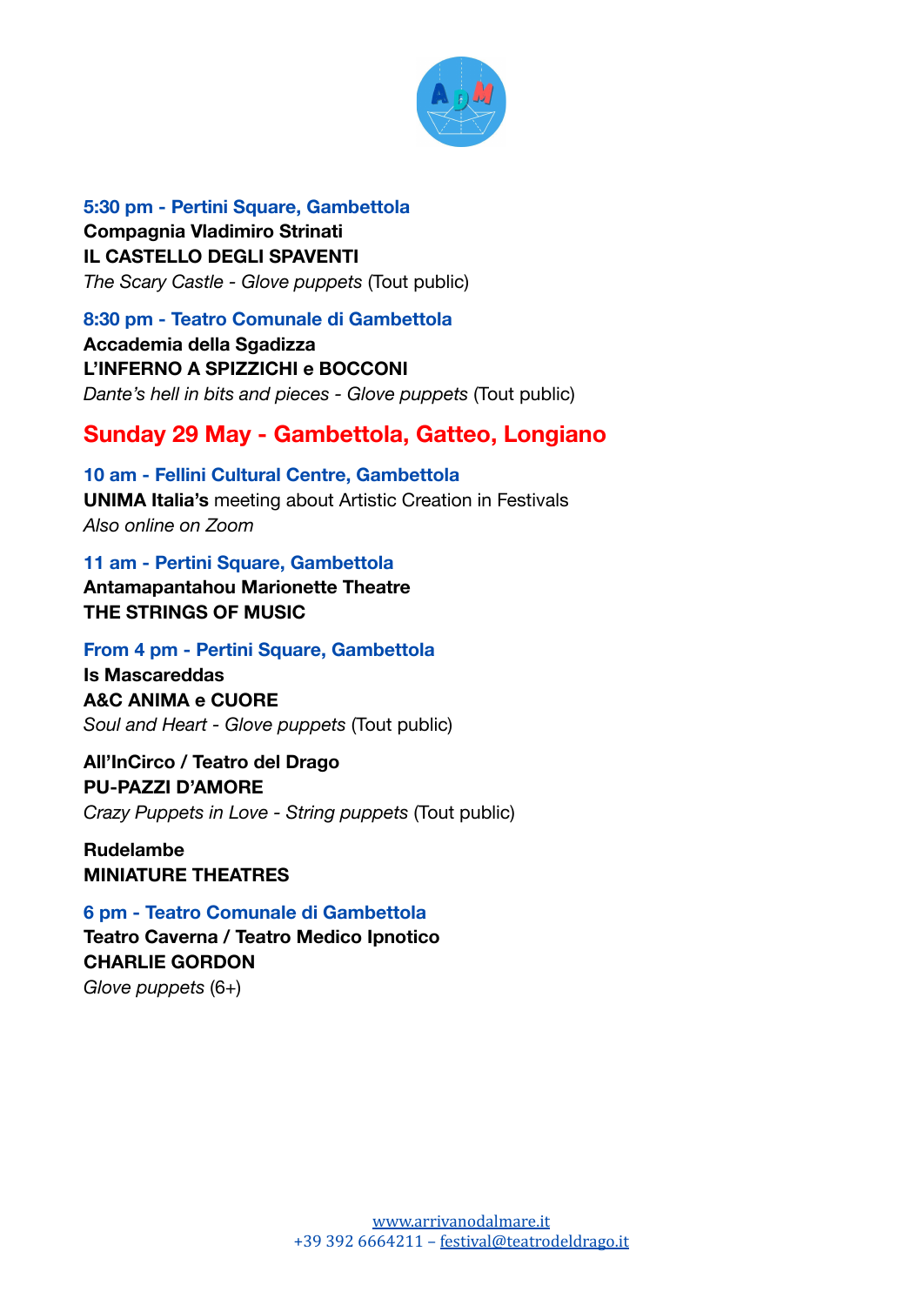

# **INTERNATIONAL WORKSHOPS**

## **20-22 May, Ravenna**

# **AnimaTO animation and manipulation workshop with Tonino Murru | Is Mascareddas**

Puppetry is an art form in which an inanimate object comes to life thanks to the technical expertise, sensitivity and human intuition of the puppeteer. Giving life to what has no life also requires an important investigation into the characteristics of this "new existence". *AnimaTO* is an analysis of the different expressive possibilities of puppetry, a workshop aimed at adults to discover the puppet as a dramatic tool. It is a cognitive pathway on the manipulation and dramaturgy of the glove-puppet and other objects to be animated.

### **Topics**:

Introduction to Puppetry;

Glove-puppets Theatre: brief history and main animation techniques;

The discovery of the dramatic tool: exercises in manipulation, gestures and anatomical action of the glove-puppet;

Creation of the character through scenic experimentation in the barracks and the analysis of the character's identity and history.

**Is Mascareddas:** founded by Antonio Murru and Donatella Pau in 1980, the Is Mascareddas Company is a cultural reality that has made a decisive contribution to the dissemination and knowledge of Figure Theatre in Sardinia, a theatrical tradition that was hitherto almost unknown on the island. The basic idea behind the company's activities is that puppet theatre is theatre in its own right, with equal dignity to theatre with actors. In addition to its production activities, the company plays an important role in Sardinia in the dissemination of Animation Theatre - but also of children's theatre - by devising and staging projects, festivals and reviews that host Italian and international companies.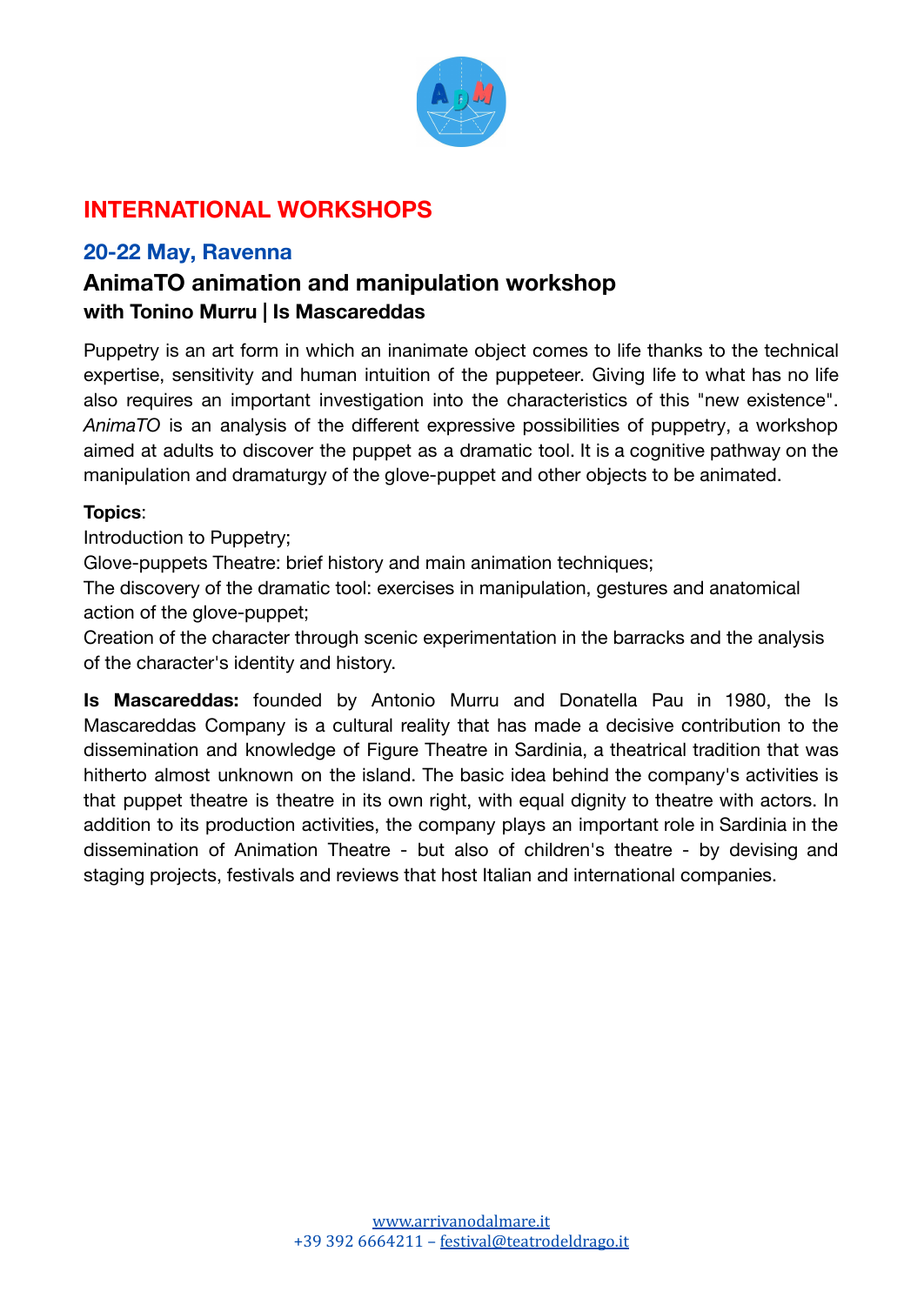

### **23 May, Ravenna**

# **The performer, the object and the secret in between with Yael Rasooly (Israel)**

In this short and intense workshop, Yael Rasooly invites participants on a creative journey into the universe of object theatre. Participants will explore the dialogue and relationships between the performer/character and "ready-made" objects. They will look for objects that are "loaded" with meaning, either from the use of the object or from its symbolic associations, or objects that contain an emotional load linked to memory and personal history. Exercises and improvisations will be carried out in groups, also touching on the theme of individual creation as a starting point for future development. The body will be used in relation to objects and their manipulation, as well as the voice, both in speaking and singing. Above all, the workshop aims to immerse participants in the process of creation itself, providing tools for individual and group work. To enter the inner space of invention and playfulness, passing through the artistic jam, improvising, working quickly, with increased sensitivity and with pleasure.

**Yael Rasooly**, critically acclaimed director, actress, singer and puppeteer. Born in Jerusalem in 1983, she trained as a pianist and classical singer and went on to study stage design at Central Saint Martin's in London. Her personal theatrical language is based on a multidisciplinary approach combining object theatre, figure theatre, visual art and music. In addition to her theatre career, Yael performs as a singer with numerous ensembles/orchestras in Europe and North America. Her performances have been presented in more than 30 countries and hundreds of theatres worldwide, winning numerous international awards. Over the years she has taught at various institutions such as Trinity College, the University of Connecticut and the Eugene O'neill Theatre Centre.